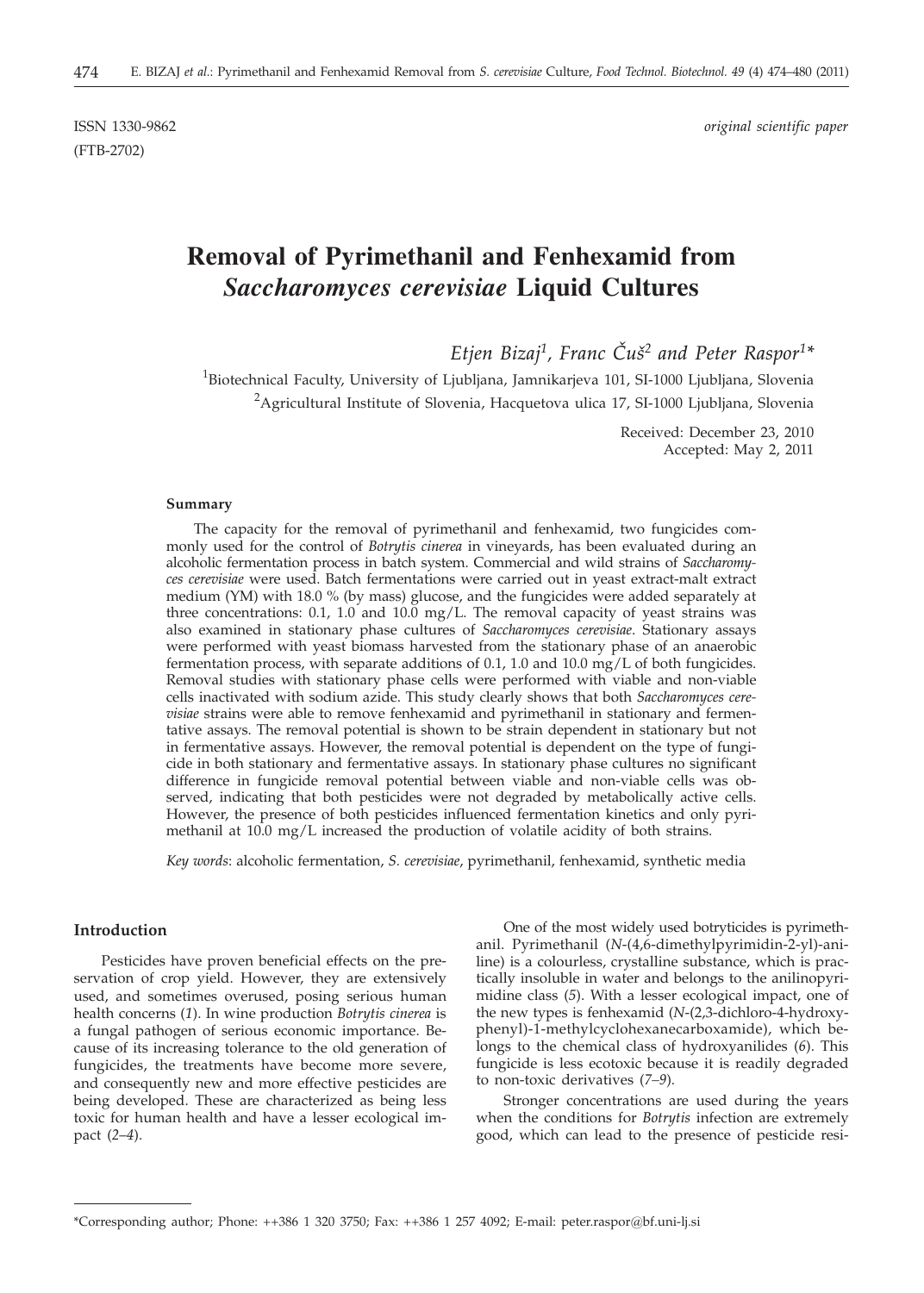dues on grapes; sometimes higher than their maximum permitted levels (*2*).

Even though the solubility and stability of a pesticide can influence the concentrations of residues on grapes, residue levels are also influenced by the type of handling and processing (*10*,*11*). The fact that all wines have been found to have lower concentrations of residual pesticides than detected on the corresponding grapes confirms this observation (*12–17*).

Yeasts, during alcoholic fermentation, as well as other types of processing, have the ability to decrease pesticide residues. Studies concerning a large number of classes of pesticides showed that yeasts can decrease the amount of pesticides by degradation and/or adsorption, the latter of which was found to be the most effective and frequent (*1*). The removal of toxic pesticides during wine processing has been widely studied (*18*,*19*).

The main agent for adsorption is the yeast cell wall, which contains polysaccharides as basic building blocks. Therefore, it offers host functional groups capable of xenobiotic binding (20). Nuñez et al. (21) demonstrated that the main fraction of mannoproteins is released in the first week after the completion of alcoholic fermentation and that during this stage the predominant adsorptive action is observed, which determines the removal potential of the yeast. This mechanism was also confirmed for ochratoxin A (*22*).

During the alcoholic fermentation of grape juice, the technology of 'battonage' is frequently used at the end of the fermentation process (*23*). This involves mixing yeast lees in wine in order to obtain wines of higher quality. During this process, mannoproteins are released, and it is at this stage that the main adsorption of chemical contaminants is observed (*24*,*25*).

The adsorption activity of yeast lees is notably different among strains, and because of the cell wall structure it is clear that the physicochemical conditions, especially pH, affect the adsorption ratio (*18*,*24*,*25*). However, not only strain properties, but also differences in the binding affinity of pesticides, are important factors (*19*,*26*).

Removal of pesticides by degradation is a less common mechanism. Cabras and Angioni (*1*) showed that yeasts have the ability to degrade certain pesticides belonging to the pyrethroid class and certain insecticides belonging to the class of the thiophosphates. A mixed degradation/adsorption action has also been shown for some agrichemicals. Cabras *et al.* (*27*) showed that during fermentation yeasts partially degraded quinoxyfen and adsorbed it completely.

In addition to yeasts affecting the concentration of pesticides in the medium, pesticides can also affect microorganisms under certain conditions. For example fenhexamid did not affect alcoholic fermentation in studies performed by Cabras *et al.* (*28*), while a high concentration of pyrimethanil (10.0 mg/L) was found to significantly diminish the anaerobic growth of *Hanseniaspora uvarum* in YM medium (*29*). In some cases the presence of pesticides has been found to stimulate yeasts, particularly *Kloeckera apiculata*, which produced more alcohol (*30*). The presence of fungicides during alcoholic fermentation has also been demonstrated to affect secondary

metabolite production, such as aroma compounds. Different pesticides have been shown to affect the aromatic profile of red and white wines (*2*,*31–34*).

The aim of this study is to elucidate the interactions of the fungicides pyrimethanil and fenhexamid with two *S. cerevisiae* wine yeast strains, one commercial and one isolated from a spontaneous fermentation, under stationary and fermentative conditions in synthetic media.

## **Materials and Methods**

#### *Yeast strains*

The yeasts used in this study were a commercially available *Saccharomyces cerevisiae* Lalvin EC–1118 (Lallemand, Montreal, Canada), as active dry yeast, and the yeast strain *S. cerevisiae* ZIM 1927, previously isolated from a spontaneous fermentation of cv. Malvasia grape must in 2001 and obtained from the culture collection of industrial microorganisms, University of Ljubljana, Ljubljana, Slovenia. The first strain was rehydrated as described by the producer (Lallemand), and then cultured anaerobically in yeast extract-malt extract (YM) medium (0.3 % yeast extract, 0.3 % malt extract, 0.5 % peptone (by mass) obtained from Biolife, Italy) supplemented with 18 % (by mass) glucose (Merck, Darmstadt, Germany) at 28 °C for 24 h, with rotary shaking at 190 rpm. The *Saccharomyces cerevisiae* ZIM 1927 was a three-day-old culture, maintained on YPD agar (YPD Broth, Oxoid, Basingstoke, UK) and cultured in YM medium as described for Lalvin EC-1118.

#### *Cultivation and medium*

The fermentations were carried out under anaerobic conditions. The cultivations were performed in liquid YM with 18.0 % (by mass) glucose at pH=6.37, previously sterilized by membrane filtration (0.20 µm, Sartorius, Göttingen, Germany). A 300-mL fermentor contained the control medium of 279 mL of YM and 1 mL of dimethyl sulfoxide (DMSO, Sigma-Aldrich, St. Louis, MO, USA). Three stock solutions of pyrimethanil and fenhexamid (dissolved in DMSO) were prepared separately to reach three concentrations of the pesticide in 280-mL medium: 10.0, 1.0 and 0.1 mg/mL, and sterilized by membrane filtration (0.20 µm, Sartorius). The final pH of the medium was 6.37. The fermentations were performed in triplicate for each strain and concentration of both pesticides  $(0.0 \text{ mg/L}$  (control), 0.1, 1.0 and 10.0 mg/L).

#### *Culture conditions and sampling*

The inocula of the yeasts were prepared as described above and added directly to the fermentors to give a concentration of 106 CFU/mL of the medium (cell count by haemocytometer). Fermentations were carried out at 20  $\degree$ C and fermentation kinetics was followed by CO<sub>2</sub> release (mass loss). Cultures were shaken/mixed daily. The final sample was taken 7 days after the end of the fermentation process (less than  $2 g/L$  of residual sugars) (*21,22*). A final sample was also collected for measurement of volatile acidity.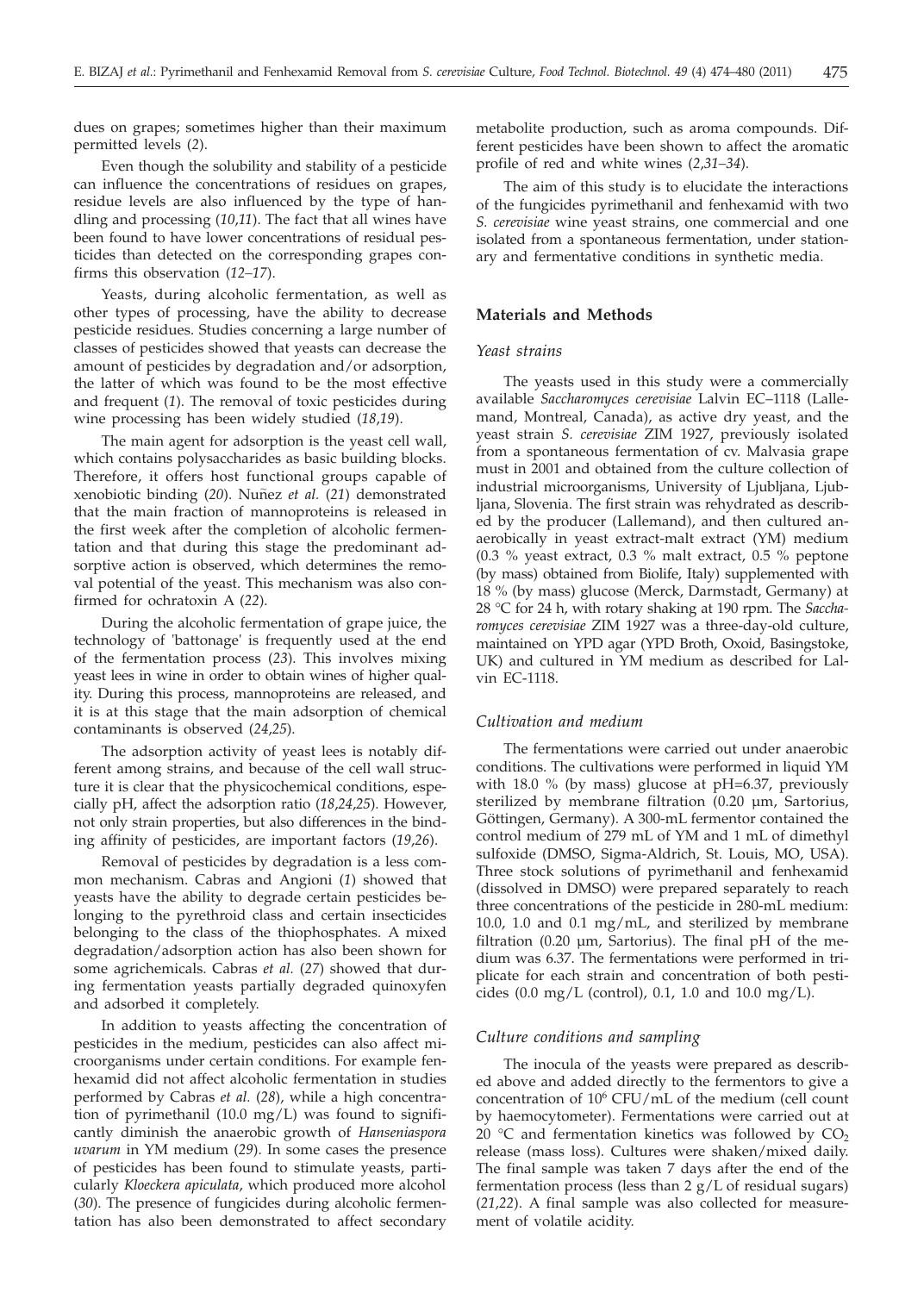## *Biomass recovery in stationary assays*

In stationary assays, the biomass produced during fermentation under anaerobic conditions in liquid YM, with 18.0 % (by mass) glucose at  $pH=6.37$ , was recovered by centrifugation (10 min, 11 200×*g*) and washed three times (10 min, 11 200×*g*) with sterile phosphate buffer ( $pH=6.37$ ), previously sterilized by filtration (0.20  $\mu$ m, Sartorius). Finally, the cells were resuspended in phosphate buffer to give a final concentration of 0.44 g/mL.

# *Stationary assays of pyrimethanil and fenhexamid removal by the biomass*

The assays were performed in duplicate in tubes containing 5 mL of assay solution, consisting of 4.882 mL of phosphate buffer (pH=6.37) and 0.018 mL of stock solution of DMSO/pyrimethanil or fenhexamid (Sigma- -Aldrich) to reach three respective concentrations of pesticide in the medium (10.0, 1.0 and 0.1 mg/L). To each tube, 0.1 mL of yeast biomass suspension (viable or non- -viable cells) in phosphate buffer were added to give a final concentration of 0.0088 g/mL. After 7 days of contact between the biomass and the medium (*21,22,35–37*), the solution was centrifuged and the non-adsorbed amounts of pesticides in the medium were measured. Non-viable cells were prepared by the addition of sodium azide (Sigma-Aldrich) to the biomass suspended in phosphate buffer (0.025 % final volume fraction in the media) in order to exclude metabolic action and preserve the structural integrity of the cells (*21,38*).

## *Determination of fungicide residues*

The extraction procedure and determination of pyrimethanil and fenhexamid residues in liquid yeast extract- -malt extract (YM) medium was done using a gas chromatography-mass spectrometry system (GC–MS) and liquid chromatography-tandem mass spectrometry system (LC/MS/MS), respectively according to the methods described previously (*15,39*).

For the determination of pyrimethanil, in the GC-MS analysis HP-5MS capillary column (30 m, 0.25 mm i.d., 0.25 ìm film thickness) was used. Injector temperature was 250 °C, ion source temperature was 230 °C, auxiliary temperature was 280 °C and quadrupole temperature was 150 °C. GC oven temperature was programmed from 55 °C (held for 2 min) to 130 °C at a rate of 25 °C/min (held for 1 min), then to 180  $\degree$ C at rate 5  $\degree$ C/min (held for 30 min), then to 230 °C at a rate of 20 °C/min (held for 16 min), then to 250 °C at a rate of 20 °C/min (held for 13 min), and finally to 280 °C at a rate of 20 °C/min (held for 20 min). The helium constant flow was 1.2 mL/min. The liner used was Agilent 5181-3316 (Agilent Technologies, Palo Alto, CA, USA).

The content of fenhexamid residues in methanol extract was analyzed using liquid chromatography (PE200, PerkinElmer, Waltham, MA, USA) coupled with triple quadrupole mass detector (3200 QTrap, Applied Biosystems MDS Sciex, Concorde, Canada). Turbo spray temperature was kept at 650 °C. The compounds were separated on a Gemini C18 column, 250×4 mm (Phenomenex, Torrance, CA, USA). Gradient elution was used for pesticide separation. Mobile phase A consisted of  $75\%$  of 5 mM  $HCOONH<sub>4</sub>$  and  $2\bar{5}$  % methanol (by volume) with 0.1 % formic acid added and mobile phase B consisted of 5 % of 5 mM HCOONH4 and 95 % methanol (by volume) with 0.1 % formic acid added. The initial conditions (100 % mobile phase A) were maintained for 5 min, then linear gradient was applied and, in 30 min, 100 % of mobile phase B was reached and maintained for 15 min. Conditioning of the column to the initial mobile phase A was carried out for 10 min. Data was collected in multiple reaction monitoring (MRM) mode (dwell time 5 ms) and for each compound two MRM transitions were monitored.

# *Determination of volatile acidity and fermentation dryness*

After the cultivation was completed, the volatile acidity in the medium was determined according to the accredited methods in the Central Laboratory of the Agricultural Institute of Slovenia, Ljubljana, Slovenia. Volatile acidity was determined by titration of the distillate obtained by steam distillation. A total of 20 mL of sample, freed from carbon dioxide, was placed in the distillation flask and 0.5 g of tartaric acid was added. Distillation was done using steam distillation apparatus (Oenoextracteur Chenard, France). At least 250 mL of the distillate were collected. The distillate was titrated with 0.1 M sodium hydroxide solution, using phenolphthalein as an indicator. The volatile acidity expressed in grams of acetic acid per litre was calculated according to the volume of sodium hydroxide used in the titration (*40*).

Fermentations were considered to have reached dryness when the concentration of reducing sugars was lower than 2 g/L in the fermentation media. Fermentation dryness was monitored at the end of fermentation with Clinitest®, Bayer, Leverkusen, Germany.

#### *Statistical analysis*

The data were analyzed by one-way ANOVA (Microsoft Office Excel 2003, USA). The statistical level of significance was set at  $p \leq 0.05$ . The means were compared with the Tukey's test.

## **Results and Discussion**

#### *Interactions in stationary assays*

Stationary phase assays were executed in phosphate buffer at the same pH as in the YM medium used in fermentation trials, *i.e.* pH=6.37. This medium was chosen to avoid any other external influence on the interaction between the yeast cells and the fungicides. We decided to use a contact time of 7 days (*21–25*). Viable and non-viable biomass were used, the latter being inactivated by sodium azide (*21,22,38*). The aims of the experiment were to determine the capacity of fresh biomass to remove the fungicides pyrimethanil and fenhexamid from synthetic media, the mechanism(s) of removal, (physicochemical or metabolic), and the effect of fungicide concentration on the interaction with two genetically different strains.

It can be seen in Table 1 that only 20 % of fenhexamid were removed by both strains when it was present at the initial concentration of 1.0 mg/L. Even at the initial concentration of 10.0 mg/L of fenhexamid, no difference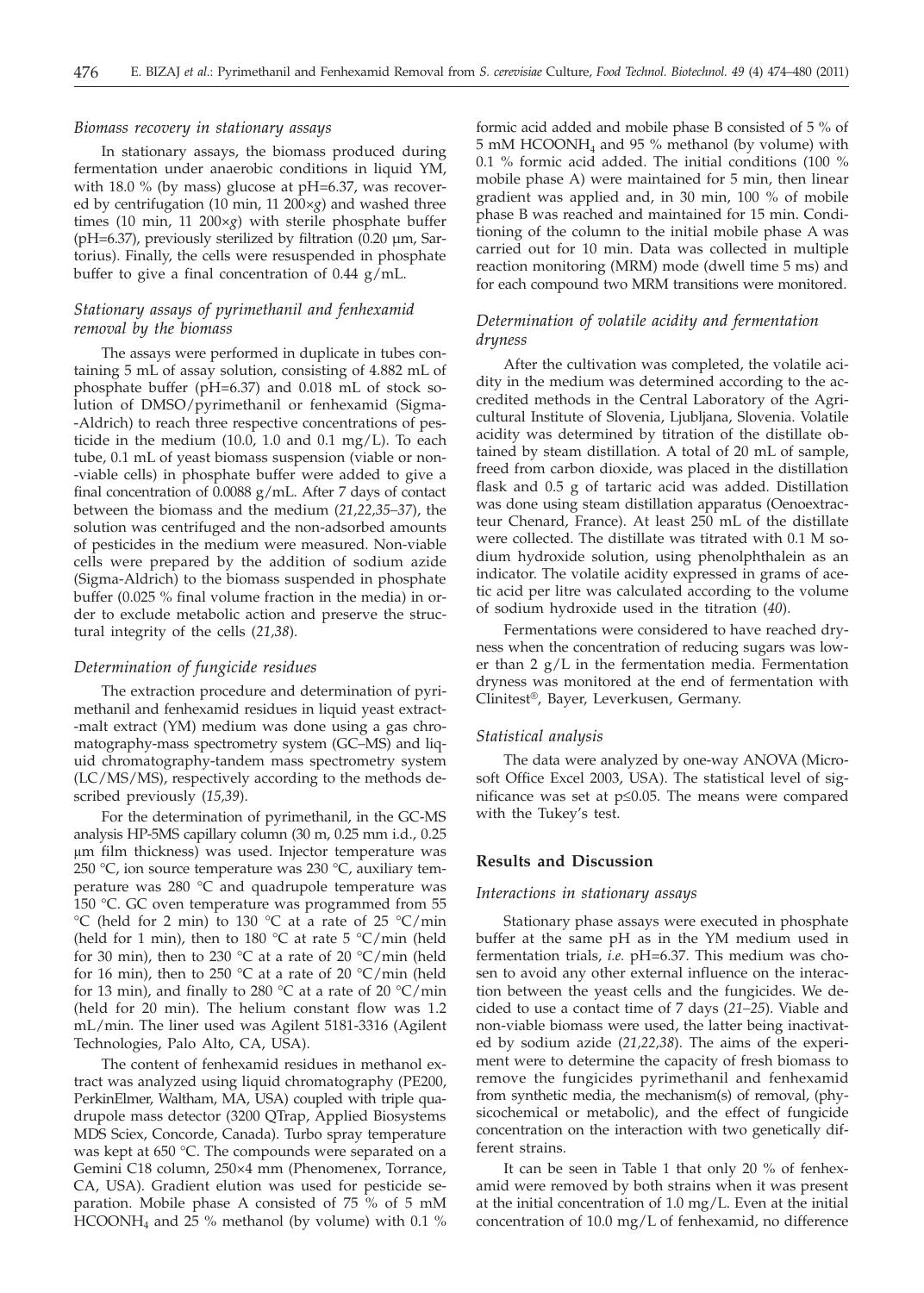| Initial concentration<br>of fungicide in<br>median/(mg/L) | Final concentration of fungicide<br>in media/ $(mg/L)$ |                     |                   |                     |
|-----------------------------------------------------------|--------------------------------------------------------|---------------------|-------------------|---------------------|
| fenhexamid                                                | ZIM 1927                                               |                     | EC-1118           |                     |
|                                                           | viable<br>cells                                        | non-viable<br>cells | viable<br>cells   | non-viable<br>cells |
| 0.1                                                       | 0.08 <sup>a</sup>                                      | 0.08 <sup>a</sup>   | 0.08 <sup>a</sup> | 0.08 <sup>a</sup>   |
| 1.0                                                       | $0.83^{\rm a}$                                         | $0.53^{\text{a}}$   | $0.57^{\rm a}$    | 0.71 <sup>a</sup>   |
| 10.0                                                      | 5.76 <sup>a</sup>                                      | $5.43^{\circ}$      | 7.08 <sup>a</sup> | 8.01 <sup>a</sup>   |
| pyrimethanil                                              | ZIM 1927                                               |                     | EC-1118           |                     |
|                                                           | viable<br>cells                                        | non-viable<br>cells | viable<br>cells   | non-viable<br>cells |
| 0.1                                                       | $0.05^{\text{a}}$                                      | $0.05^{\text{a}}$   | $0.05^{\rm a}$    | $0.05^{\rm a}$      |
| 1.0                                                       | $0.43^{\rm a}$                                         | 0.48 <sup>a</sup>   | 0.41 <sup>a</sup> | $0.38^{a}$          |
| 10.0                                                      | 5.10 <sup>a</sup>                                      | $4.15^{\text{a}}$   | $3.12^a$          | 3.07 <sup>a</sup>   |

Table 1. Removal of pyrimethanil and fenhexamid in stationary assays by viable and non-viable biomass of *S. cerevisiae* strains ZIM 1927 and EC-1118

All assays were performed in phosphate buffer, pH=6.37, at 20 °C for 7 days

Concentration of viable and non-viable yeast biomass added in tubes was 8.8 mg/mL

Non-viable cells: cells inactivated with 0.0025 % sodium azide Mean values with the same superscript letter in the same line for the same strain do not differ significantly at  $p\leq 0.05$ 

The data reported are average values of two independent replicates

between viable and non-viable cells of both strains was found. These results suggest that fenhexamid is removed from the media by adsorption and not by degradation since no significant difference between the removal potential of viable and non-viable cells could be observed. At the highest concentration of fenhexamid added (10.0 mg/L), viable and non-viable cells of EC-1118 removed 29.2 and 19.9 % of fenhexamid, respectively, whereas ZIM 1927 was able to remove 42.2 and 45.7 %, respectively. Other authors (*21,24,25,41*) have also observed a strain-dependent adsorption potential, as found in our assays.

The results obtained for pyrimethanil were similar to those for fenhexamid, as shown in Table 1. No significant differences in the removal potential between viable and non-viable cells suggest that the removal of pyrimethanil also involves adsorption. At the initial concentration of 0.1 mg/L, the removal was 50  $\%$  with both strains, whether viable or non-viable, and roughly similar results were obtained when the initial concentration was 1.0 mg/L. At the highest initial concentration studied (10.0 mg/L), viable and non-viable cells of ZIM 1927 removed 49.0 and 58.5 %, respectively, whereas EC-1118 had a higher potential for removal of up to 68.8 and 69.3 %, respectively.

Overall, it can be observed from these results that, independent of the strain and type of fungicide and its concentration, the removal of fungicide from synthetic media involves adsorption on yeast biomass and is not a consequence of metabolic degradation. This is similar to the previously obtained results (*42*). We observed that removal potential is strain dependent, but environmen-

tal conditions such as pH, temperature and the chemical composition of the media have also been shown to have a strong impact on binding capacities (*1,38*).

#### *Fermentation kinetics in growth assays*

The fermentation kinetics of the two strains varied in the YM media containing 18.0 % (by mass) of glucose at 20 °C. The duration of fermentations to dryness was 16 days for ZIM 1927 and 25 days for EC-1118 (Figs. 1 and 2). Fermentation duration did not affect the ability of each strain to achieve dryness.

The effect of both pesticides on the fermentation kinetics of strain EC-1118 can be seen in Figs. 1a and 2a. In the case of fenhexamid (Fig. 2a), its effect can be seen by the irregularity of fermentation curves when the pesticide was added; however, all spiked fermentations reached dryness. As the initial fungicide concentration increased, the fermentation performance decreased. Similarly, the addition of pyrimethanil (Fig. 1a) produced an irregularity of fermentation curves. When the initial concentration of spiked pyrimethanil was relatively low (0.1 or 1.0 mg/L), its effect on fermentation kinetics was not strong, but in the case of the addition of high amount (10.0 mg/L), the lag phase was longer and the logarithmic phase much slower in comparison with the control. However, in all cases dryness was reached.

In the case of ZIM 1927, for which the intensity of fermentation rate was higher, the effect of pesticides was found to be stronger. When fenhexamid was added at the two lower concentrations (0.1 and 1.0 mg/L) (Fig. 2b), no effects could be seen. On the other hand, at the concentration of 10.0 mg/L, longer lag phase and a strong reduction



**Fig. 1.** Fermentation kinetics of *S. cerevisiae* strains: a) EC-1118 and b) ZIM 1927 in YM medium with 18.0 % glucose, pH=6.37, with the addition of pyrimethanil (PYR). The data reported are average values of three independent replicates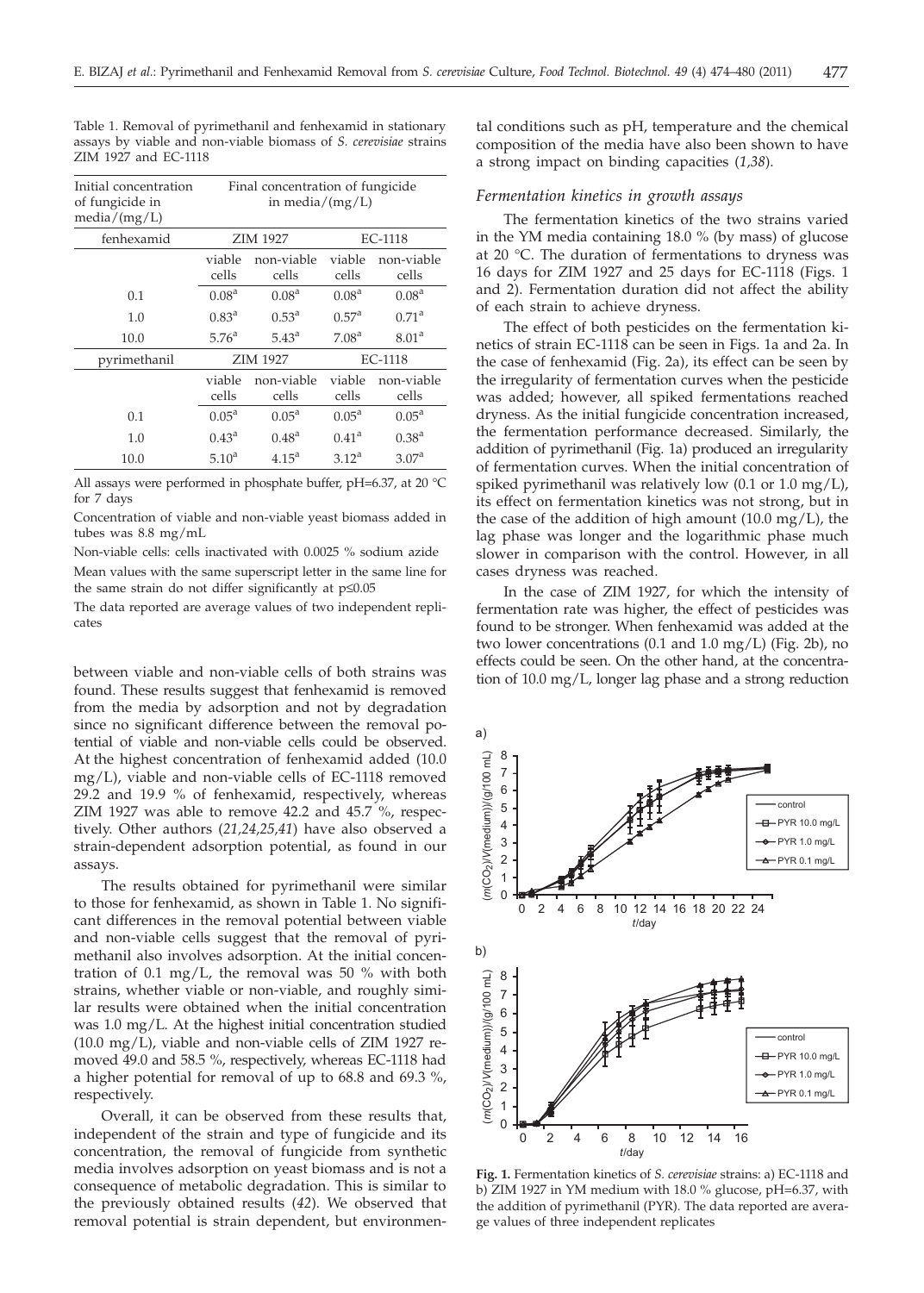

**Fig. 2.** Fermentation kinetics of *S. cerevisiae* strains: a) EC-1118 and b) ZIM 1927 in YM medium with 18.0 % glucose, pH=6.37, with the addition of fenhexamid (FHX). The data reported are average values of three independent replicates

in intensity of the logarithmic phase were observed. Despite this, in all cases, the fermentations reached dryness.

Similar trends can be seen in trials when pyrimethanil was added (Fig. 1b). Although no effect of the addition of pesticide at the two lower concentrations could be seen, a strong effect was present at the higher concentration of 10.0 mg/L. This is the only case when the fermentation did not reach dryness.

These results suggest that ZIM 1927 is more sensitive than EC-1118 to the effects of pesticides present in the media under the conditions tested. The intensity of fermentation rate could be the reason for higher sensitivity under stressful conditions. Additionally, irrespective of the strain, pyrimethanil had much stronger effect on the kinetics when compared to fenhexamid. These results are in agreement with previously published works on the

effects of fenhexamid and pyrimethanil on yeast during fermentation (*28,29*). However, some pesticides such as tebuconazole were not found to have any effect on yeast kinetics during fermentation in synthetic media (*42*)*.*

# *The effect of pyrimethanil and fenhexamid on the production of volatile acidity in growth assays*

Volatile acidity production during alcoholic fermentation is an oenological parameter, and is a consequence of both genetic predisposition and environmental conditions. Stressful conditions in particular are known to induce the production of volatile acidity (*2,23,43*). The results in Table 2 show that, under our fermentation conditions, ZIM 1927 had significantly higher potential for volatile acidity production, which was 0.14 mg/L higher than for EC-1118 in the control fermentations. Fenhexamid was not found to have any effect on the volatile acidity production during alcoholic fermentation by either strain at any concentration studied. Likewise, pyrimethanil had no effect on volatile acidity production by either strain at the two lower concentrations (0.1 and 1.0 mg/L). However, significantly higher volatile acidity production was found with both strains at the highest concentration of pyrimethanil added, which means that pyrimethanil had a strong negative effect on both strains, as has also been shown in spontaneous fermentations (*29*). Although the production of volatile acidity significantly increased (by 21.6 %) in comparison with the control ZIM 1927, the strongest effect can be seen for EC-1118, where the increase in volatile acidity was 126.7 % higher than that of the control. These data show that the effect of pyrimethanil on volatile acidity production by EC-1118 was much greater than that of ZIM 1927.

# *Pyrimethanil and fenhexamid removal in growth assays*

The results shown earlier in this paper suggest that the mechanism of removal of the fungicides pyrimethanil and fenhexamid by the yeast strains ZIM 1927 and EC-1118 does not involve metabolic degradation but rather is a consequence of physicochemical phenomena.

Extended contact with yeast lees following the completion of alcoholic fermentation was performed in order to determine the potential of the strains EC-1118 and ZIM 1927 to remove pyrimethanil and fenhexamid from the experimental media (*21,22*).

Table 2. Volatile acidity at the end of fermentation in YM with *S. cerevisiae* strains ZIM 1927 and EC-1118

| Sample/strain  | ZIM 1927            | EC-1118             | Sample/strain   | ZIM 1927            | EC-1118             |
|----------------|---------------------|---------------------|-----------------|---------------------|---------------------|
| control        | $(0.74 \pm 0.01)^a$ | $(0.60 \pm 0.02)^a$ | control         | $(0.74 \pm 0.01)^a$ | $(0.60 \pm 0.02)^a$ |
| <b>PYR 0.1</b> | $(0.69 \pm 0.01)^a$ | $(0.63 \pm 0.03)^a$ | FHX 0.1         | $(0.70 \pm 0.05)^a$ | $(0.54 \pm 0.07)^a$ |
| <b>PYR 1.0</b> | $(0.69 \pm 0.00)^a$ | $(0.66 \pm 0.07)^a$ | FHX 1.0         | $(0.67 \pm 0.02)^a$ | $(0.57 \pm 0.04)^a$ |
| PYR 0.0        | $(0.90\pm0.08)^{b}$ | $(1.36\pm0.05)^b$   | <b>FHX 10.0</b> | $(0.70 \pm 0.07)^a$ | $(0.65 \pm 0.09)^a$ |

control: fungicide not added

PYR: pyrimethanil added to the media at concentrations of 0.1, 1.0 and 10.0 mg/L

FHX: fenhexamid added to the media at concentrations of 0.1, 1.0 and 10.0 mg/L

Mean values with the same letter in the superscript in the same column do not differ significantly at  $p\leq 0.05$ 

The fermentation was carried out in YM containing 18.0 % glucose, pH=6.37, at 20 °C

The concentration of volatile acidity in media is expressed in mg/L of acetic acid

Data reported are average values of three independent replicates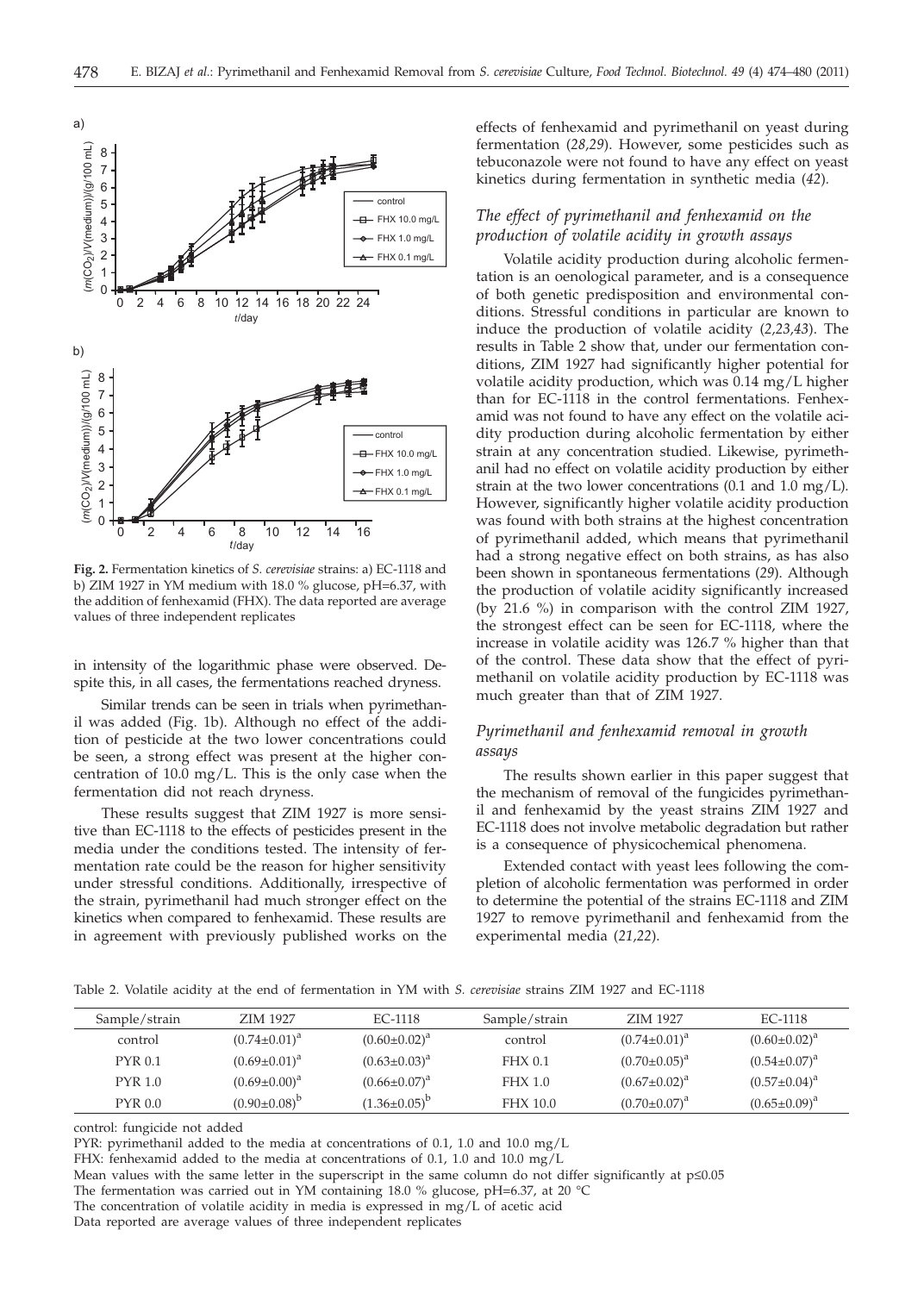In the case of pyrimethanil (Table 3), no difference between the two strains at any concentration could be seen, even at the highest initial concentration of 10.0 mg/L. Strain-related adsorption potential was not found in the growth assays, as was seen previously in the stationary assays. At all concentrations and for both strains there was roughly a 50 % removal. Similar results were observed for fenhexamid. At all initial concentrations studied, no significant differences between the two strains were found, and also in the case of fenhexamid, no strain- -related adsorption potential was shown, as was found previously in the stationary tests.

Table 3. Removal of pyrimethanil and fenhexamid after the completion of alcoholic fermentation and prolonged contact for 7 days with yeast lees of *S. cerevisiae* strains ZIM 1927 and EC-1118

| Initial concentration<br>of fungicide/ $(mg/L)$ | Final concentration of fungicide<br>in media/ $(mg/L)$ |                     |  |
|-------------------------------------------------|--------------------------------------------------------|---------------------|--|
| pyrimethanil                                    | <b>ZIM 1927</b>                                        | EC-1118             |  |
| 0.1                                             | $(0.06 \pm 0.01)^a$                                    | $(0.05 \pm 0.01)^a$ |  |
| 1.0                                             | $(0.50 \pm 0.01)^a$                                    | $(0.50 \pm 0.04)^a$ |  |
| 10.0                                            | $(5.21 \pm 0.07)^a$                                    | $5.08^{a*}$         |  |
| fenhexamid                                      | <b>ZIM 1927</b>                                        | EC-1118             |  |
| 0.1                                             | $(0.06 \pm 0.00)^a$                                    | $(0.06 \pm 0.00)^a$ |  |
| 1.0                                             | $(0.52 \pm 0.02)^a$                                    | $(0.54 \pm 0.03)^a$ |  |
| 10.0                                            | $(4.86 \pm 0.09)^a$                                    | $(4.60 \pm 0.18)^a$ |  |

\*average of two replicates

Mean values with the same letter in the superscript in the same column do not differ significantly at  $p \leq 0.05$ 

YM contained 18.0 % glucose, pH=6.37, at 20 °C

Data reported are average values of three independent replicates

The more negative effects were observed when the concentrations of added fungicides were the highest. Under these conditions fermentation performance was reduced to a greater extent and a greater increase in volatile acidity production was observed. The toxicity of fenhexamid was shown to be lower than pyrimethanil. Since the concentration of yeast cells influences the removal of chemical contaminants from media (*21,24,25*), lower toxicity of fenhexamid might be the reason for its significantly higher removal.

## **Conclusions**

The aim of this work was to elucidate the interactions of the fungicides pyrimethanil and fenhexamid with two genetically different *Saccharomyces cerevisiae* strains; one commercially available, Lalvin EC-1118, and ZIM 1927, a wild strain isolated from a spontaneous fermentation. Both strains were found to have the ability to remove both fungicides from synthetic media in stationary assays, and the results strongly suggest that the removal is a consequence of adsorption only, and not of degradation by metabolic action, since no significant difference between the assays with viable and non-viable cells was found. Strain-dependent adsorption potential was only found in stationary assays when conducted at the highest concentrations of the added pesticide, *i.e.* 10.0 mg/L.

No significant differences in the removal potential between the two strains at the same concentration of both fungicides could be observed during growth assays. However, pyrimethanil inhibited the completion of fermentation when added at a high concentration of 10.0 mg/L in growth assays with ZIM 1927 but not with EC-1118. The results suggest that pyrimethanil is more toxic to yeast cells during alcoholic fermentations; however, significant effects were only seen at the highest additions of pyrimethanil in relation to fermentation kinetics and volatile acidity production. Fenhexamid was less toxic to yeasts, and while it did not affect volatile acidity production at any concentration, when either yeast was used, its presence in the media impaired their fermentation kinetics.

The lower toxicity of fenhexamid, studied also at the highest added concentration in the media, seems to be the main reason for its higher removal. The removal capacity of the strains in synthetic media was found to be affected by both the toxicity of the chemical contaminant (in this case the fungicide) and different environmental conditions when determined in growth assays but not in stationary tests, so the results of these assays cannot be directly related (*21,22*). Further work is needed to demonstrate that the yeast-fungicide interactions observed in synthetic media can be found in grape must.

## *Acknowledgements*

The authors would like to thank Dr. H. Baša-Česnik, Dr. Š. Velikonja-Bolta and M. Fortuna from Agricultural Institute of Slovenia for the determination of pesticide residues. This research was supported by the Ministry of Higher Education, Science and Technology (Project no. J4-0838) and Vinska Klet Goriška Brda, Dobrovo, Slovenia.

## **References**

- *1.* P. Cabras, A. Angioni, Pesticide residues in grapes, wine, and their processing products, *J. Agric. Food. Chem*. *48* (2000) 967–973.
- *2.* J. Oliva, A. Zalacain, P. Paya, M.R. Salinas, A. Barba, Effect of the use of recent commercial fungicides (under good and critical agricultural practices) on the aroma composition of Monastrell red wines, *Anal. Chim. Acta, 617* (2008) 107–118.
- *3.* H.J. Rosslenbroich, D. Stuebler, *Botrytis cinerea –* History of chemical control and novel fungicides for its management, *Crop Prot*. *19* (2000) 557–561.
- *4.* R.M. González-Rodriguez, R. Rial-Otero, B. Cancho-Grande, C. Gonzalez-Barreiro, J. Simal-Gándara, A review on the fate of pesticides during the processes within the food production chain, *Crit. Rev. Food Sci. Nutr. 51* (2011) 99–114.
- *5.* C.D.S. Tomlin: *The Pesticide Manual*, British Crop Protection Council, Croydon, UK (1994).
- *6.* H.J. Rosslenbroich, W. Brandes, B.W. Krueger, K.H. Kuck, R. Pontzen, K. Stenzel, A. Suty, Fenhexamid (KBR 2738) – A novel fungicide for control of *Botrytis cinerea* and related pathogens, *Proceedings of the 1998 Brighton Crop Protection Conference – Pests and Diseases,* Brighton, UK (1998) pp. 327–334.
- *7.* P. Leroux, F. Chapeland, D. Desbrosses, M. Gredt, Patterns of cross-resistance to fungicides in *Botryotinia fuckeliana* (*Botrytis cinerea*) isolates from French vineyards, *Crop Prot*. *18* (1999) 687–697.